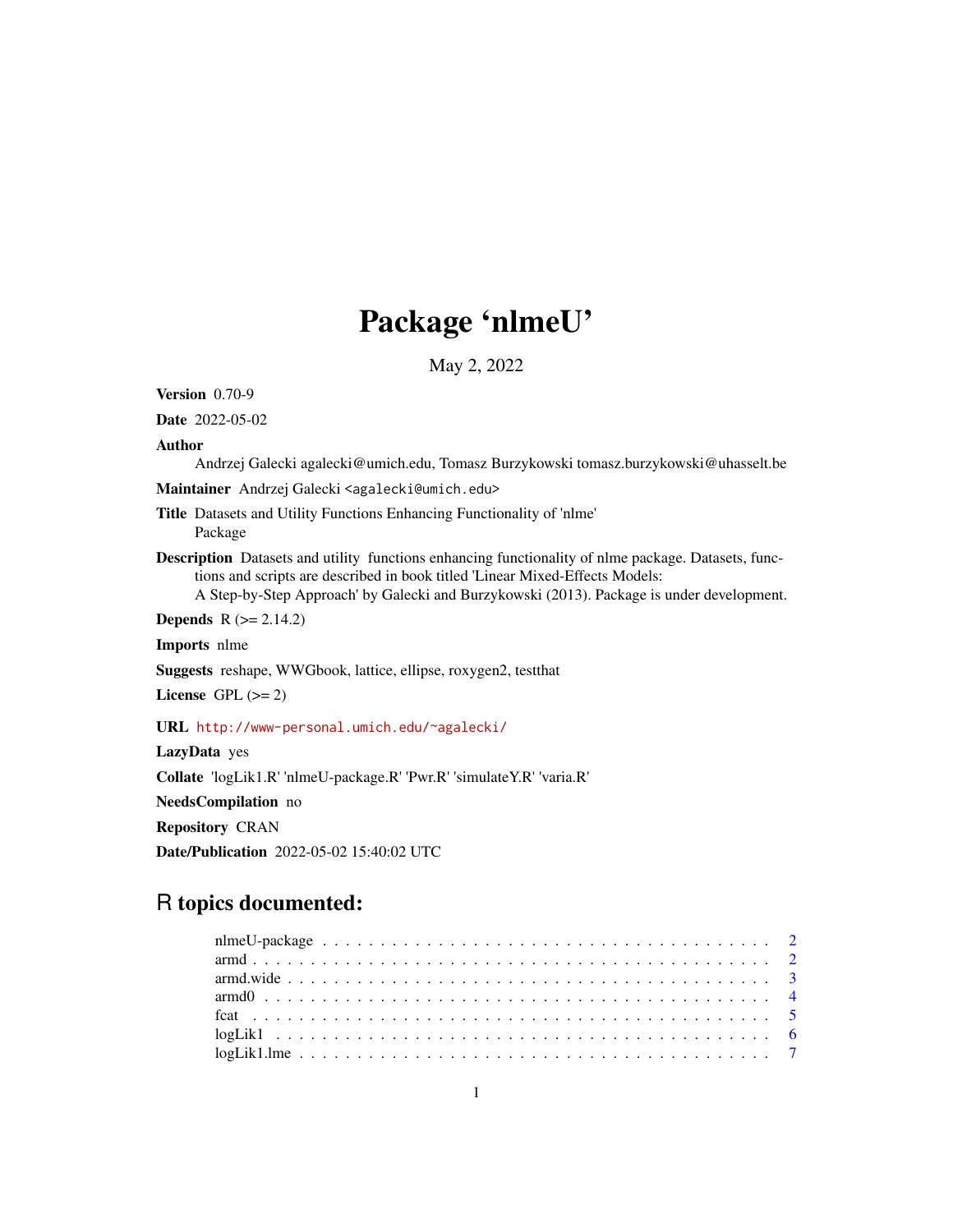#### <span id="page-1-0"></span>2 arm  $\alpha$  arm  $\alpha$  arm  $\alpha$  arm  $\alpha$  arm  $\alpha$  arm  $\alpha$  arm  $\alpha$  arm  $\alpha$  arm  $\alpha$  arm  $\alpha$  arm  $\alpha$  arm  $\alpha$  arm  $\alpha$  arm  $\alpha$  arm  $\alpha$  arm  $\alpha$  arm  $\alpha$  arm  $\alpha$  arm  $\alpha$  arm  $\alpha$  arm  $\alpha$  arm  $\alpha$  arm  $\alpha$  arm  $\alpha$  arm

| Index |  |  |  |  |  |  |  |  |  |  |  |  |  |  |  |  |  |  |  |  |  |  |
|-------|--|--|--|--|--|--|--|--|--|--|--|--|--|--|--|--|--|--|--|--|--|--|
|       |  |  |  |  |  |  |  |  |  |  |  |  |  |  |  |  |  |  |  |  |  |  |
|       |  |  |  |  |  |  |  |  |  |  |  |  |  |  |  |  |  |  |  |  |  |  |
|       |  |  |  |  |  |  |  |  |  |  |  |  |  |  |  |  |  |  |  |  |  |  |
|       |  |  |  |  |  |  |  |  |  |  |  |  |  |  |  |  |  |  |  |  |  |  |
|       |  |  |  |  |  |  |  |  |  |  |  |  |  |  |  |  |  |  |  |  |  |  |
|       |  |  |  |  |  |  |  |  |  |  |  |  |  |  |  |  |  |  |  |  |  |  |
|       |  |  |  |  |  |  |  |  |  |  |  |  |  |  |  |  |  |  |  |  |  |  |
|       |  |  |  |  |  |  |  |  |  |  |  |  |  |  |  |  |  |  |  |  |  |  |
|       |  |  |  |  |  |  |  |  |  |  |  |  |  |  |  |  |  |  |  |  |  |  |
|       |  |  |  |  |  |  |  |  |  |  |  |  |  |  |  |  |  |  |  |  |  |  |

nlmeU-package *Datasets and auxiliary functions for Galecki and Burzykowski book 2013.*

#### Description

Datasets and auxiliary functions for Galecki and Burzykowski book (2013).

#### Details

Datasets and auxiliary functions for Galecki and Burzykowski book (2013). Package under development.

#### Author(s)

Andrzej Galecki <agalecki@umich.edu>, Tomasz Burzykowski <tomasz.burzykowski@uhasselt.be>

<span id="page-1-1"></span>armd *armd Data (867 x 8)*

#### Description

Data from Age-Related Macular Degeneration (ARMD) clinical trial

# Format

The armd data frame has 867 rows and 8 columns. It contains data for n=234 subjects stored in a long format with up to four rows for one subject.

subject a factor with 234 levels 1, 2, 3, 4, 6, ..., 240

treat.f a factor with 2 levels Placebo, Active

visual0 an integer vector with values ranging from 20 to 85

**miss.pat** a factor with 8 levels ----, ---X, --X-, --XX, -XX-, ..., X-XX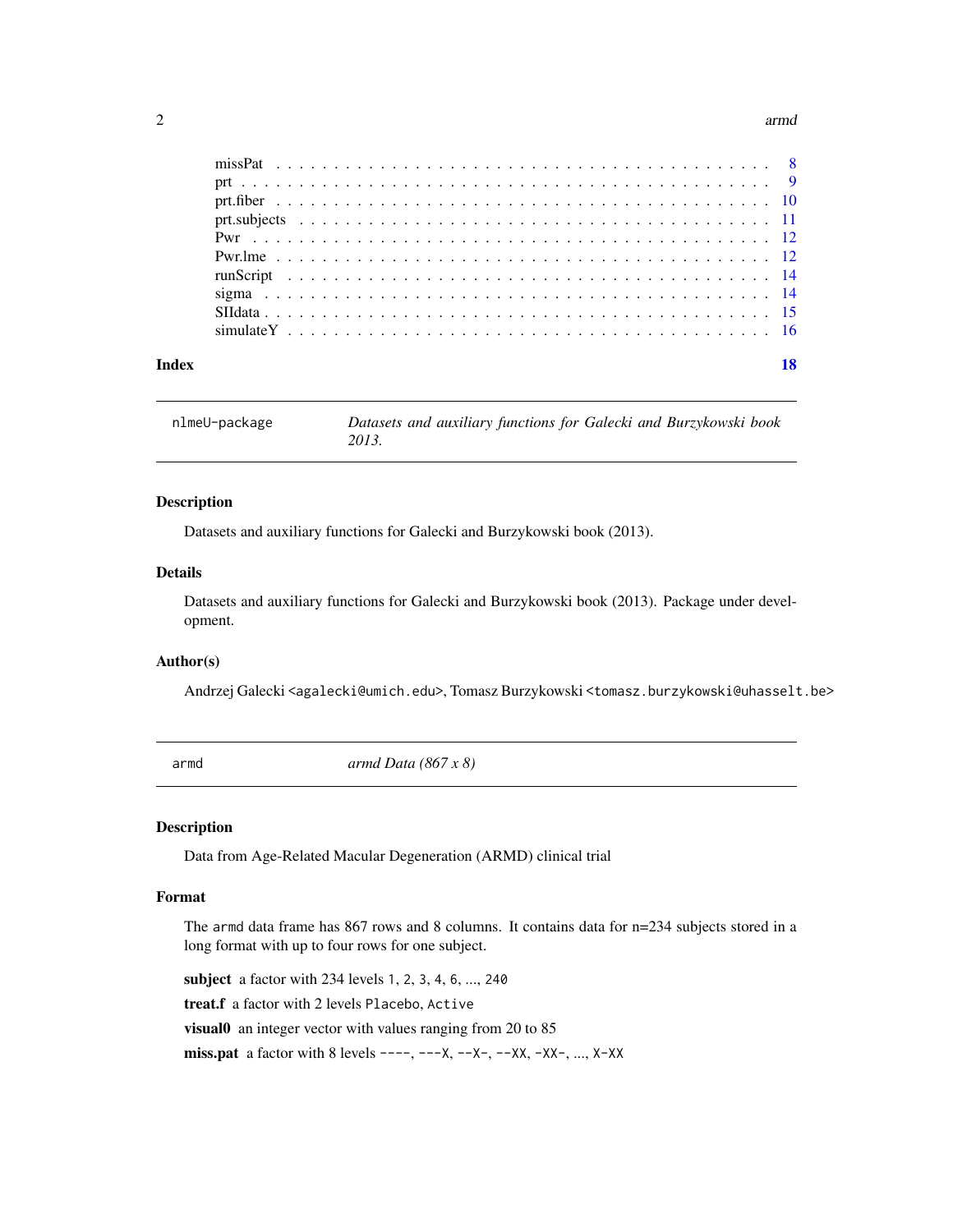#### <span id="page-2-0"></span>armd.wide 3

time.f a factor with 4 levels 4wks, 12wks, 24wks, 52wks

time a numeric vector with values 4, 12, 24, 52

visual an integer vector with values ranging from 3 to 85

tp a numeric vector with values  $1, 2, 3, 4$  corresponding to time points  $4, 12, 24, 52$ , respectively

#### Details

The ARMD data arise from a randomized multi-center clinical trial comparing an experimental treatment (interferon-alpha) versus placebo for patients diagnosed with ARMD.

#### Source

Pharmacological Therapy for Macular Degeneration Study Group (1997). Interferon alpha-IIA is ineffective for patients with choroidal neovascularization secondary to age-related macular degeneration. Results of a prospective randomized placebo-controlled clinical trial. Archives of Ophthalmology, 115, 865-872.

#### See Also

[armd0](#page-3-1), [armd.wide](#page-2-1)

#### Examples

summary(armd)

<span id="page-2-1"></span>armd.wide *armd.wide Data (240 x 10)*

#### Description

Data from Age-Related Macular Degeneration (ARMD) clinical trial

#### Format

The armd.wide data frame has 240 rows and 10 columns. Data are stored in wide format with each row corresponding to one subject.

subject a factor with 240 levels 1, 2, 3, 4, 5, ..., 240

lesion an integer vector with values 1, 2, 3, 4

line0 an integer vector with values ranging from 5 to 17

visual0 an integer vector with values of visual acuity measured at baseline ranging from 20 to 85 visual4 an integer vector with values of visual acuity measured at 4 weeks ranging from 12 to 84 visual12 an integer vector with values of visual acuity measured at 12 weeks ranging from 3 to 85 visual24 an integer vector with values of visual acuity measured at 24 weeks ranging from 5 to 85 visual52 an integer vector with values of visual acuity measured at 52 weeks from 4 to 85 treat.f a factor with 2 levels Placebo, Active

miss.pat a factor with 9 levels  $---, ---X, ---X-$ ,  $-X-$ ,  $-XX, -XX-$ , ..., $XXXX$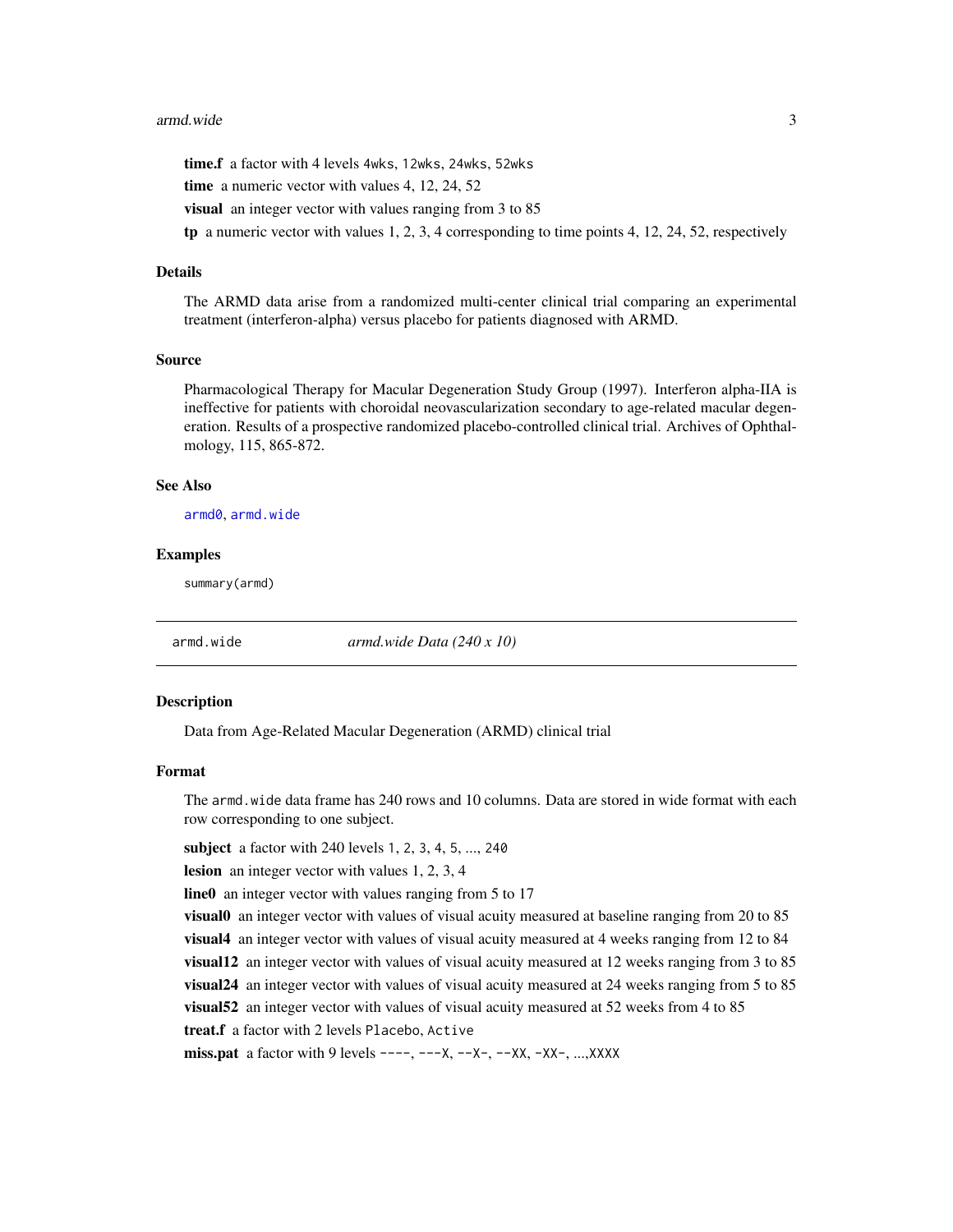#### <span id="page-3-0"></span>Details

The ARMD data arise from a randomized multi-center clinical trial comparing an experimental treatment (interferon-alpha) versus placebo for patients diagnosed with ARMD.

#### Source

Pharmacological Therapy for Macular Degeneration Study Group (1997). Interferon alpha-IIA is ineffective for patients with choroidal neovascularization secondary to age-related macular degeneration. Results of a prospective randomized placebo-controlled clinical trial. Archives of Ophthalmology, 115, 865-872.

#### See Also

[armd](#page-1-1), [armd0](#page-3-1)

#### Examples

summary(armd.wide)

<span id="page-3-1"></span>armd0 *armd0 Data (1107 x 8)*

#### Description

Data from Age-Related Macular Degeneration (ARMD) clinical trial

#### Format

The armd0 data frame has 1107 rows and 8 columns. It contains data for n=240 subjects stored in a long format with up to five rows for one subject.

subject a factor with  $240$  levels 1, 2, 3, 4, 5, ...

treat.f a factor with 2 levels Placebo, Active

visual0 an integer vector with values from 20 to 85

miss.pat a factor with 9 levels  $---, ---X, ---X-$ ,  $-X-$ ,  $-XX, -XX-$ , ...

time.f a factor with 5 levels Baseline, 4wks, 12wks, 24wks, 52wks

time a numeric vector with values from 0 to 52

visual an integer vector with values from 3 to 85

tp a numeric vector with values from 0 to 4

#### Details

The ARMD data arise from a randomized multi-center clinical trial comparing an experimental treatment (interferon-alpha) versus placebo for patients diagnosed with ARMD.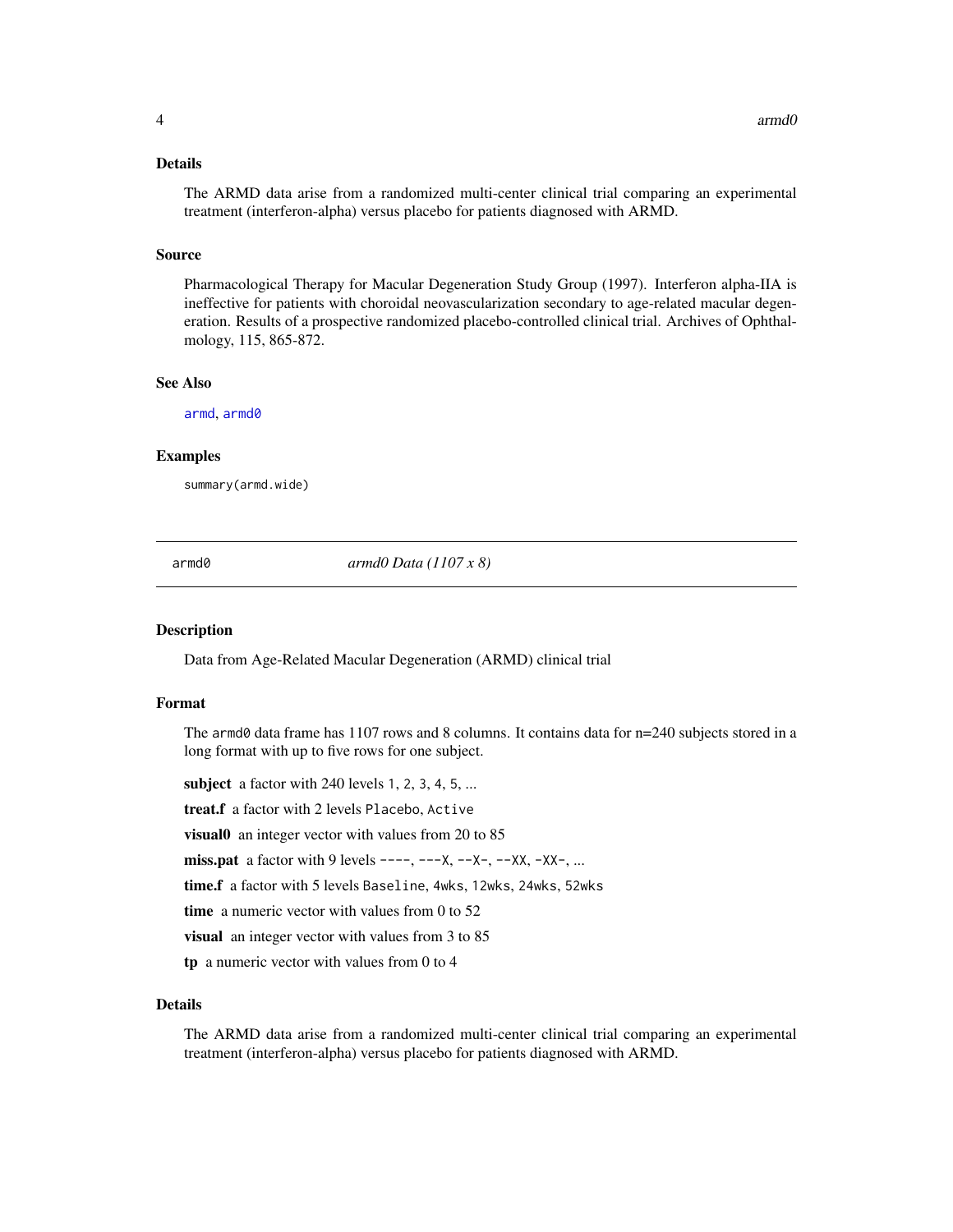#### <span id="page-4-0"></span>fcat 5

#### Source

Pharmacological Therapy for Macular Degeneration Study Group (1997). Interferon alpha-IIA is ineffective for patients with choroidal neovascularization secondary to age-related macular degeneration. Results of a prospective randomized placebo-controlled clinical trial. Archives of Ophthalmology, 115, 865-872.

#### See Also

[armd](#page-1-1), [armd.wide](#page-2-1)

fcat *fcat Data (4851 x 3)*

#### Description

Data from Flemish Community Attainment-Targets (FCAT) Study

#### Format

The fcat data frame has 4851 rows and 3 columns

target a factor with 9 levels T1(4), T2(6), T3(8), T4(5), T5(9), ..., T9(5)

id a factor with 539 levels 1, 2, 3, 4, 5, ..., 539

scorec an integer vector with values from 0 to 9

#### Details

An educational study, in which elementary school graduates were evaluated with respect to reading comprehension in Dutch. Pupils from randomly selected schools were assessed for a set of nine attainment targets. The dataset is an example of grouped data, for which the grouping factors are crossed.

#### Source

Janssen, R., Tuerlinckx, F., Meulders, M., & De Boeck, P. (2000). A hierarchical IRT model for criterion-referenced measurement. Journal of Educational and Behavioral Statistics. 25(3), 285.

#### Examples

summary(fcat)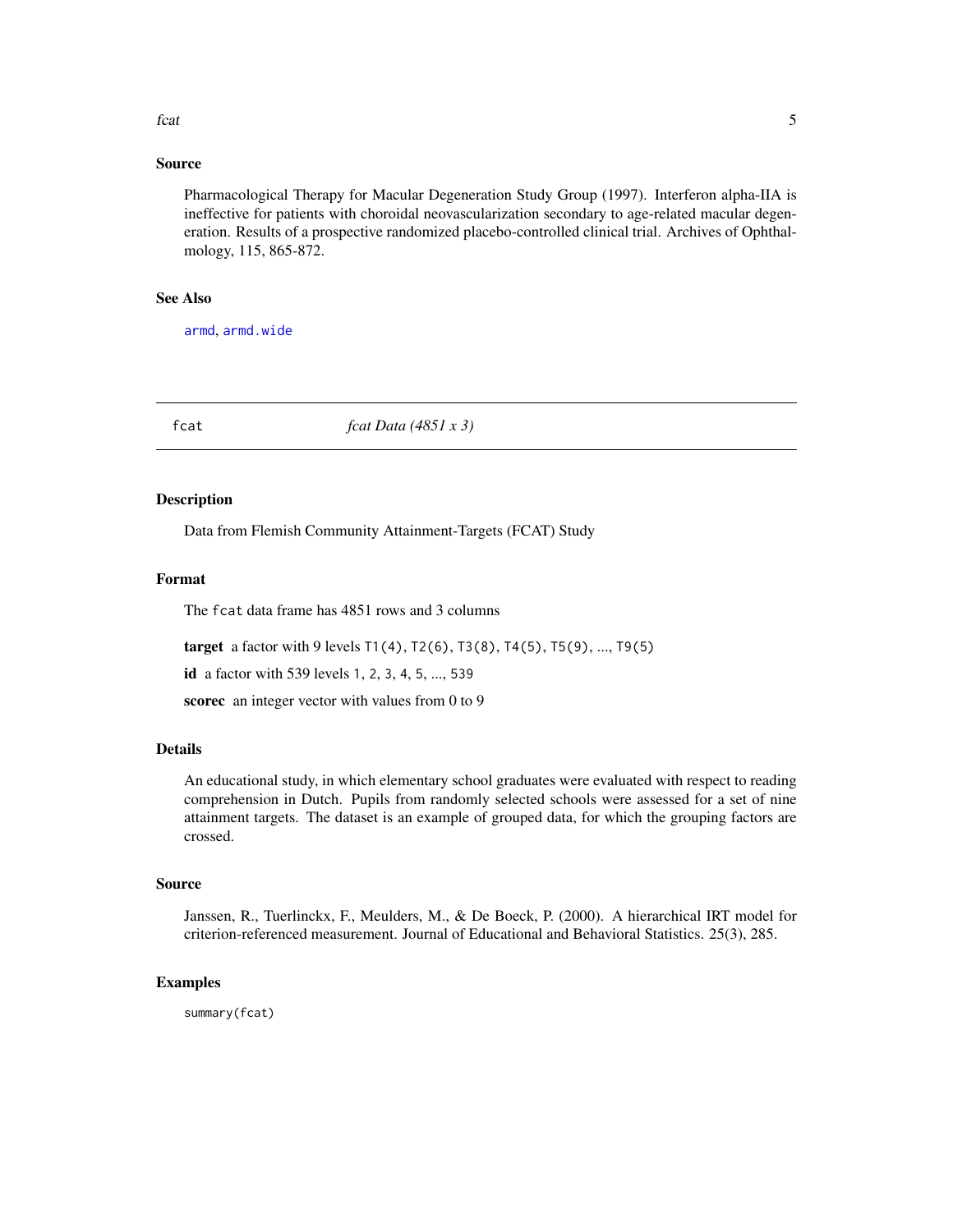<span id="page-5-0"></span>

This function is generic; method functions can be written to handle specific classes of objects.

#### Usage

logLik1(modfit, dt1, dtInit)

#### Arguments

| modfit | an object representing model fitted to data using ML estimation.                                   |
|--------|----------------------------------------------------------------------------------------------------|
| dt1    | a data frame with data for one subject, for whom the log-likelihood function is<br>to be evaluated |
| dtInit | an optional auxiliary data frame.                                                                  |

# Value

numeric scalar value representing contribution of a given subject to the overall log-likelihood returned by logLik() function.

# Author(s)

Andrzej Galecki and Tomasz Burzykowski

### References

???

# Examples

```
require(nlme)
 logLik(fm1 <- lme(distance \sim age, data = Orthodont)) # random is \sim age
 dt1 <- subset(Orthodont, Subject == "M01")
 logLik1(fm1, dt1)
```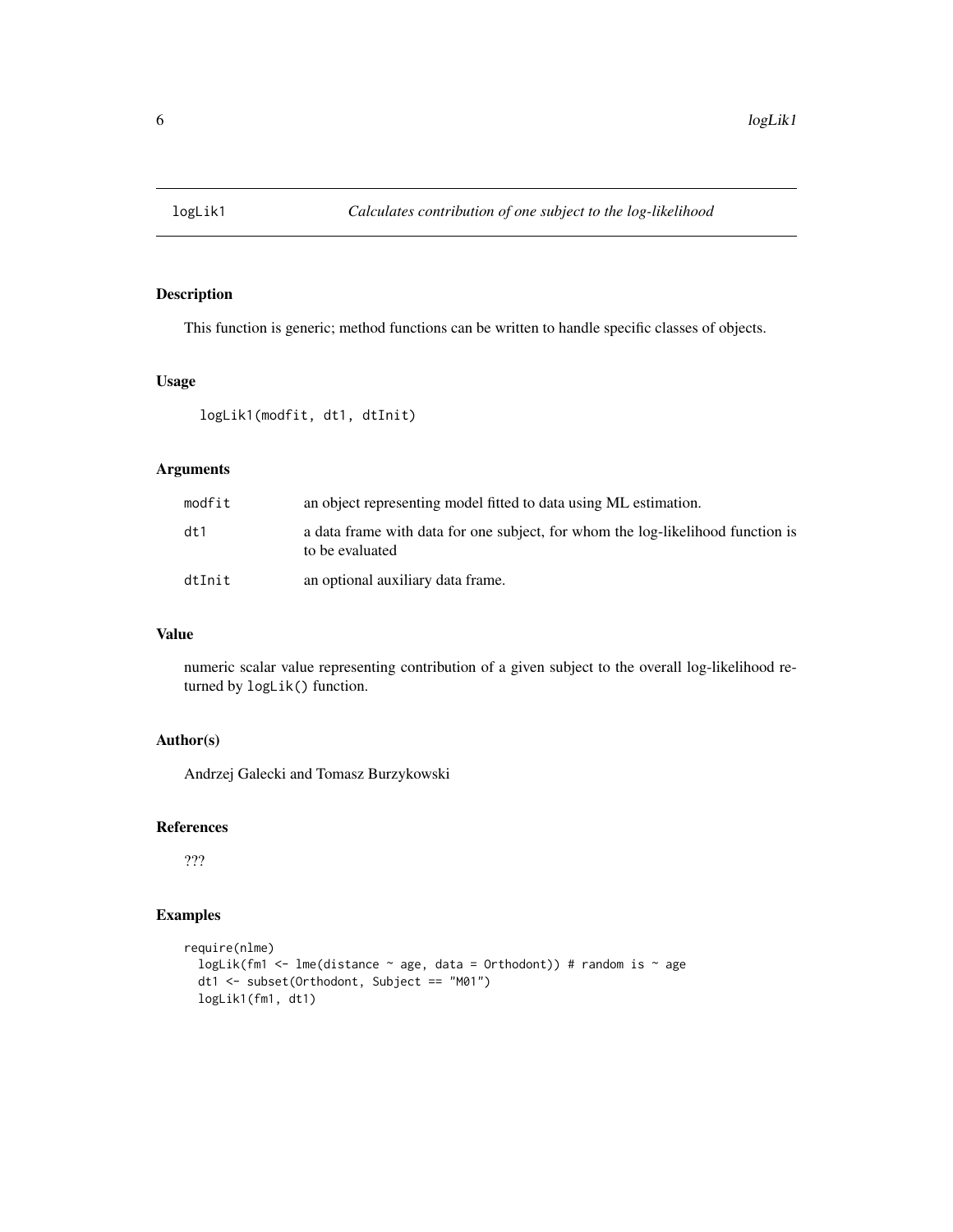<span id="page-6-0"></span>

This is method for logLik1() generic function.

#### Usage

```
## S3 method for class 'lme'
logLik1(modfit, dt1, dtInit)
```
#### Arguments

| modfit | an line object representing model fitted using maximum likelihood.                                 |
|--------|----------------------------------------------------------------------------------------------------|
| dt1    | a data frame with data for one subject, for whom the log-likelihood function is<br>to be evaluated |
| dtInit | an optional auxiliary data frame.                                                                  |

## Details

Calculates profile likelihood (with beta profiled out) for \*one\* subject. Data with \*one\* level of grouping only. correlation component in modelStruct not implemented.

#### Value

numeric scalar value representing contribution of a given subject to the overall log-likelihood returned by logLik() function applied to lme object defined by modfit argument.

#### Author(s)

Andrzej Galecki and Tomasz Burzykowski

#### Examples

```
require(nlme)
lm3.form <- visual ~ visual0 + time + treat.f
(fm16.5ml <- # M16.5
  lme(lm3.form,
  random = list(subject = pdDiag(~time)),
  weights = varPower(form = \simtime),
  data = armd, method = "ML")df1 <- subset(armd, subject == "1") # Panel R20.7
logLik1(fm16.5ml, df1)
```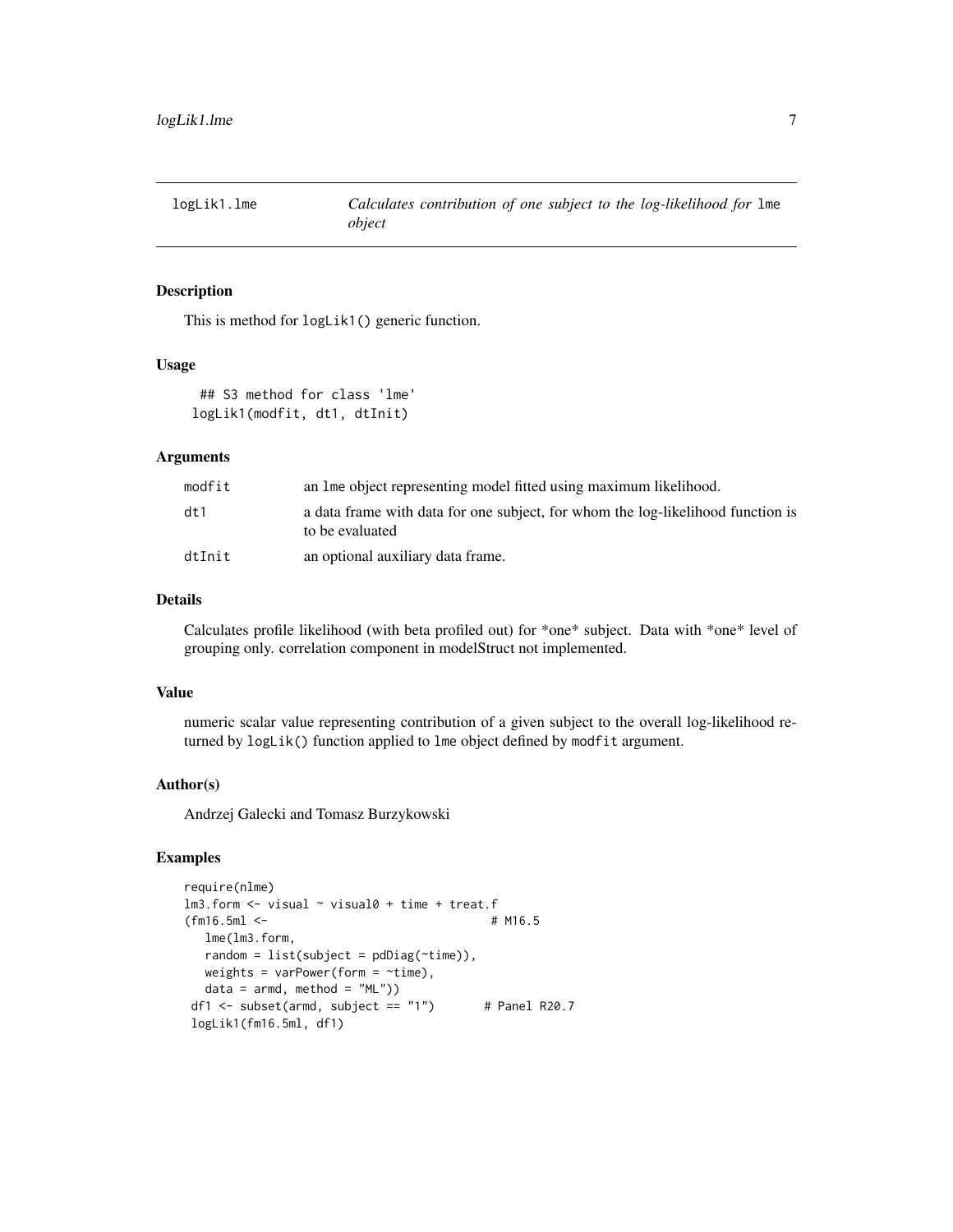<span id="page-7-0"></span>

This function allows to compactly present pattern of missing data in a given vector/matrix/data frame or combination of thereof.

#### Usage

```
missPat(..., symbols = c("X", "-"), collapse = "",missData = FALSE)
```
#### Arguments

| $\cdot$  | one or more vectors/matrices/data frames. They need to be compatible for<br>columnwise binding.                                                |
|----------|------------------------------------------------------------------------------------------------------------------------------------------------|
| symbols  | vector containing two single characters used to indicate NA and remaining val-<br>ues. By defualt it has values: X and -.                      |
| collapse | an optional character string. It is used in the internal call paste() function to<br>separate the results. Rarely used. By default set to NULL |
| missData | logical. If TRUE data frame with pattern of missing values is saved in missData<br>attribute of the vector returned by this function.          |

# Value

character vector with as many elements as length of vectors(s)/number of rows in matrices and/or data frames in . . . { } argument(s). Attribute cnames contains names of vectors/columns/variables. Optional attribute missData contains data frame with missing pattern.

# Author(s)

Andrzej Galecki and Tomasz Burzykowski

#### Examples

```
dtf <- subset(armd.wide,
            select = c(visual12, visual24, visual52))
missPat(dtf, symbols = c("?","+"))
```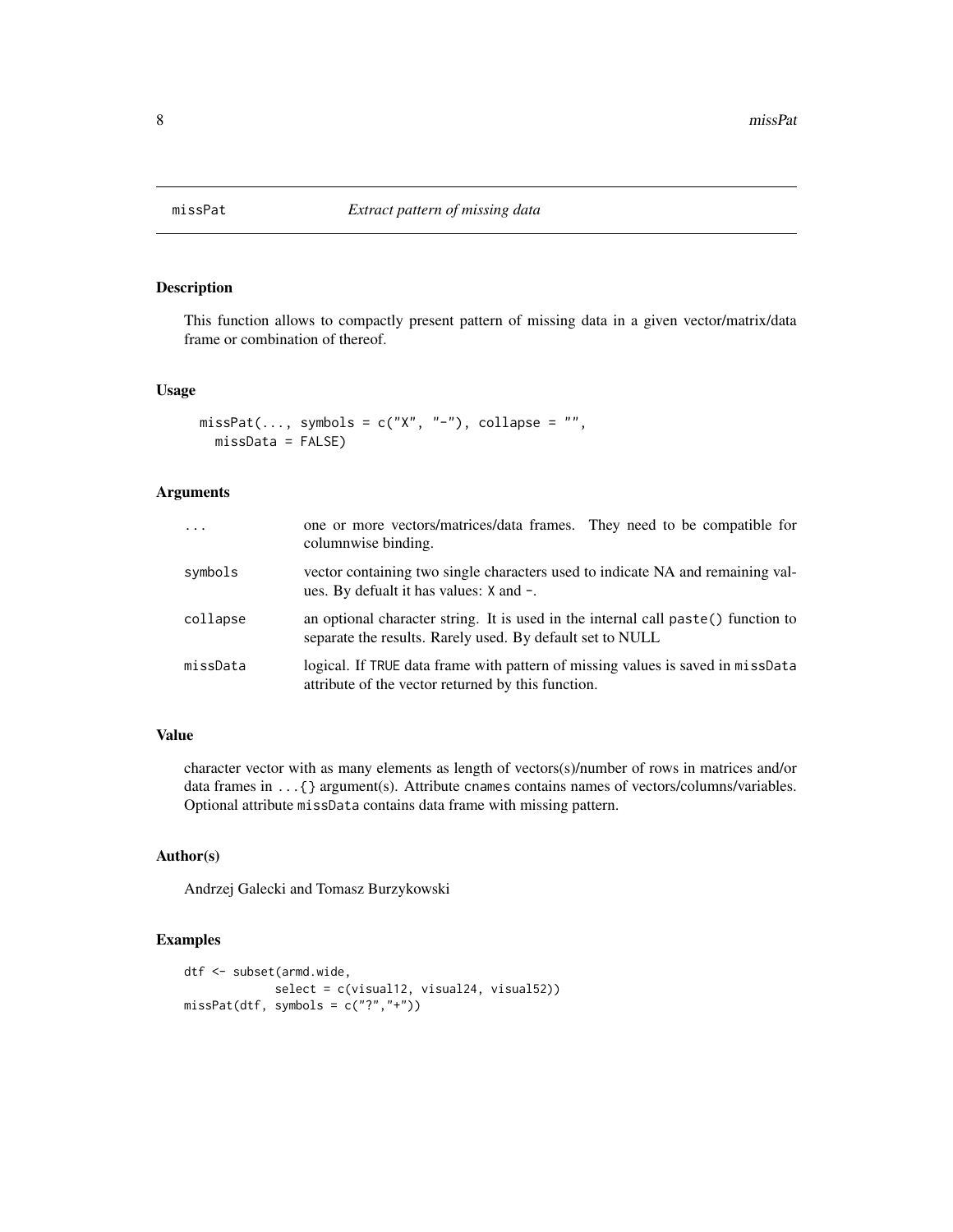<span id="page-8-1"></span><span id="page-8-0"></span>Data from a Progressive Resistance Randomized Trial.

#### Format

The prt data frame has  $2471$  rows and 9 columns. It contains data for  $n = 63$  subjects. Each subject underwent muscle biopsy before and after intervention. Data are stored in a long format with each record corresponding to one muscle fiber. There are two types of muscle fibers: Type 1 and Type 2. Dependent variables: specific force and isometric force are measured pre- and post intervention.

id a factor with 63 levels 5, 10, 15, 20, 25, ..., 520 (subject id)

prt.f a factor with 2 levels High, Low, i.e. training (intervention) intensity

age.f a factor with 2 levels Young, Old (stratifying variable)

sex.f a factor with 2 levels Female, Male (stratifying variable)

bmi a numeric vector with values of BMI at baseline ranging from 18.36 to 32.29

iso.fo a numeric vector with values of isometric force ranging from 0.16 to 2.565

spec.fo a numeric vector with values of specific force ranging from 80.5 to 290

occ.f a factor with 2 levels Pre, Pos, i.e. pre- and post-intervention.

fiber.f a factor with 2 levels Type 1, Type 2, i.e. Type 1 and Type 2 muscle fiber.

#### Details

Data frame prt was obtained by merging prt. subjects and prt. fiber.

#### Source

Claflin, D.R., Larkin, L.M., Cederna, P.S., Horowitz, J.F., Alexander, N.B., Cole, N.M., Galecki, A.T., Chen, S., Nyquist, L.V., Carlson, B.M., Faulkner, J.A., & Ashton-Miller, J.A. (2011) Effects of high- and low-velocity resistance training on the contractile properties of skeletal muscle fibers from young and older humans. Journal of Applied Physiology, 111, 1021-1030.

#### See Also

[prt.fiber](#page-9-1), [prt.subjects](#page-10-1)

#### Examples

summary(prt)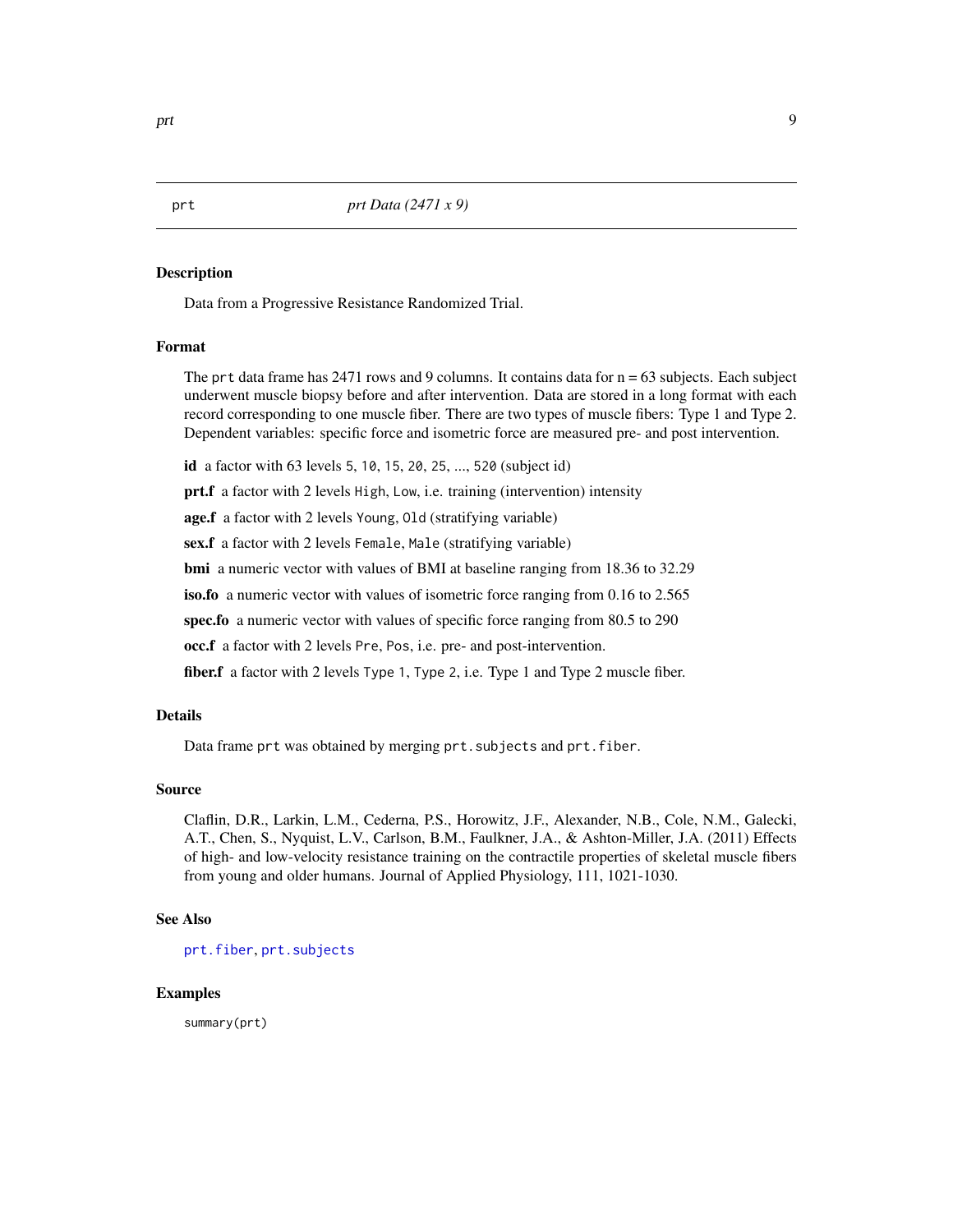<span id="page-9-1"></span><span id="page-9-0"></span>

Data from a Progressive Resistance Randomized Trial.

#### Format

The prt. fiber data frame has 2471 rows and 5 columns. Each row in the data corresponds to one muscle fiber collected during muscle biopsy. See prt data frame for the description of the study design.

id a factor with 63 levels 5, 10, 15, 20, 25, ..., 520

iso.fo a numeric vector with values of isometric force ranging from 0.16 to 2.565

spec.fo a numeric vector with values of specific force ranging from 80.5 to 290

occ.f a factor with 2 levels Pre, Pos, i.e. pre- and post- intervention

fiber.f a factor with 2 levels Type 1, Type 2, i.e. Type 1 and Type 2 muscle fiber.

#### Details

PRT trial was aimed for devising evidence-based methods for improving and measuring the mobility and muscle power of elderly men and women

#### Source

Claflin, D.R., Larkin, L.M., Cederna, P.S., Horowitz, J.F., Alexander, N.B., Cole, N.M., Galecki, A.T., Chen, S., Nyquist, L.V., Carlson, B.M., Faulkner, J.A., & Ashton-Miller, J.A. (2011) Effects of high- and low-velocity resistance training on the contractile properties of skeletal muscle fibers from young and older humans. Journal of Applied Physiology, 111, 1021-1030.

#### See Also

[prt](#page-8-1), [prt.subjects](#page-10-1)

#### Examples

summary(prt.fiber)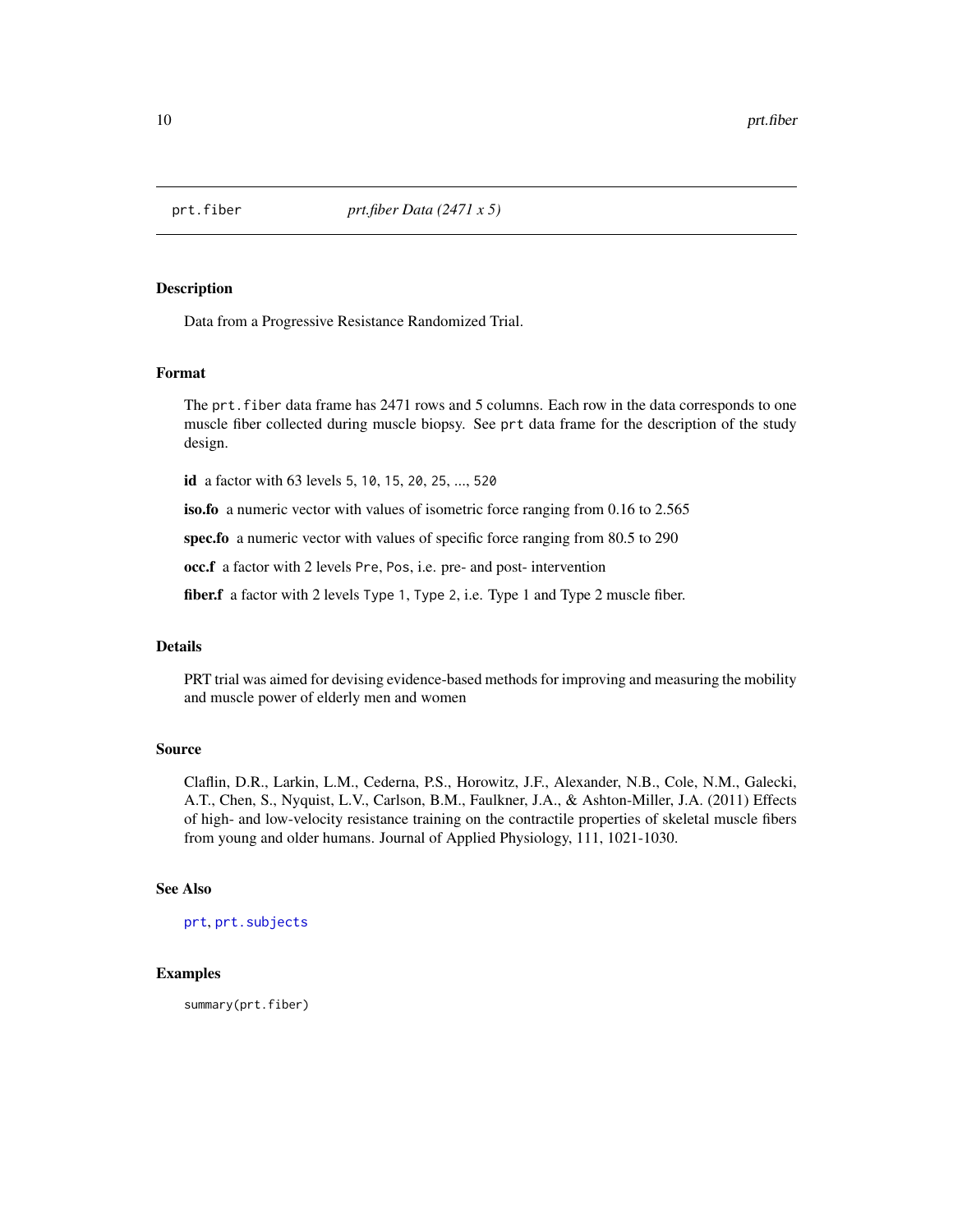<span id="page-10-1"></span><span id="page-10-0"></span>

Data prt.subjects ...

#### Format

The prt.subjects data frame has 63 rows and 5 columns

id a factor with 63 levels 5, 10, 15, 20, 25, ...

prt.f a factor with 2 levels High, Low

age.f a factor with 2 levels Young, Old

sex.f a factor with 2 levels Female, Male

bmi a numeric vector with values from 18.4 to 32.3

#### Details

The working hypothesis was that a 12-week program of PRT would increase: (a) the power output of the overall musculature associated with movements of the ankles, knees, and hips; (b) the cross-sectional area and the force and power of permeabilized single fibers obtained from the vastus lateralis muscle; and (c) the ability of young and elderly men and women to safely arrest standardized falls. The training consisted of repeated leg extensions by shortening contractions of the leg extensor muscles against a resistance that was increased as the subject trained using a specially designed apparatus

#### Source

Claflin, D.R., Larkin, L.M., Cederna, P.S., Horowitz, J.F., Alexander, N.B., Cole, N.M., Galecki, A.T., Chen, S., Nyquist, L.V., Carlson, B.M., Faulkner, J.A., & Ashton-Miller, J.A. (2011) Effects of high- and low-velocity resistance training on the contractile properties of skeletal muscle fibers from young and older humans. Journal of Applied Physiology, 111, 1021-1030.

#### Examples

summary(prt.subjects)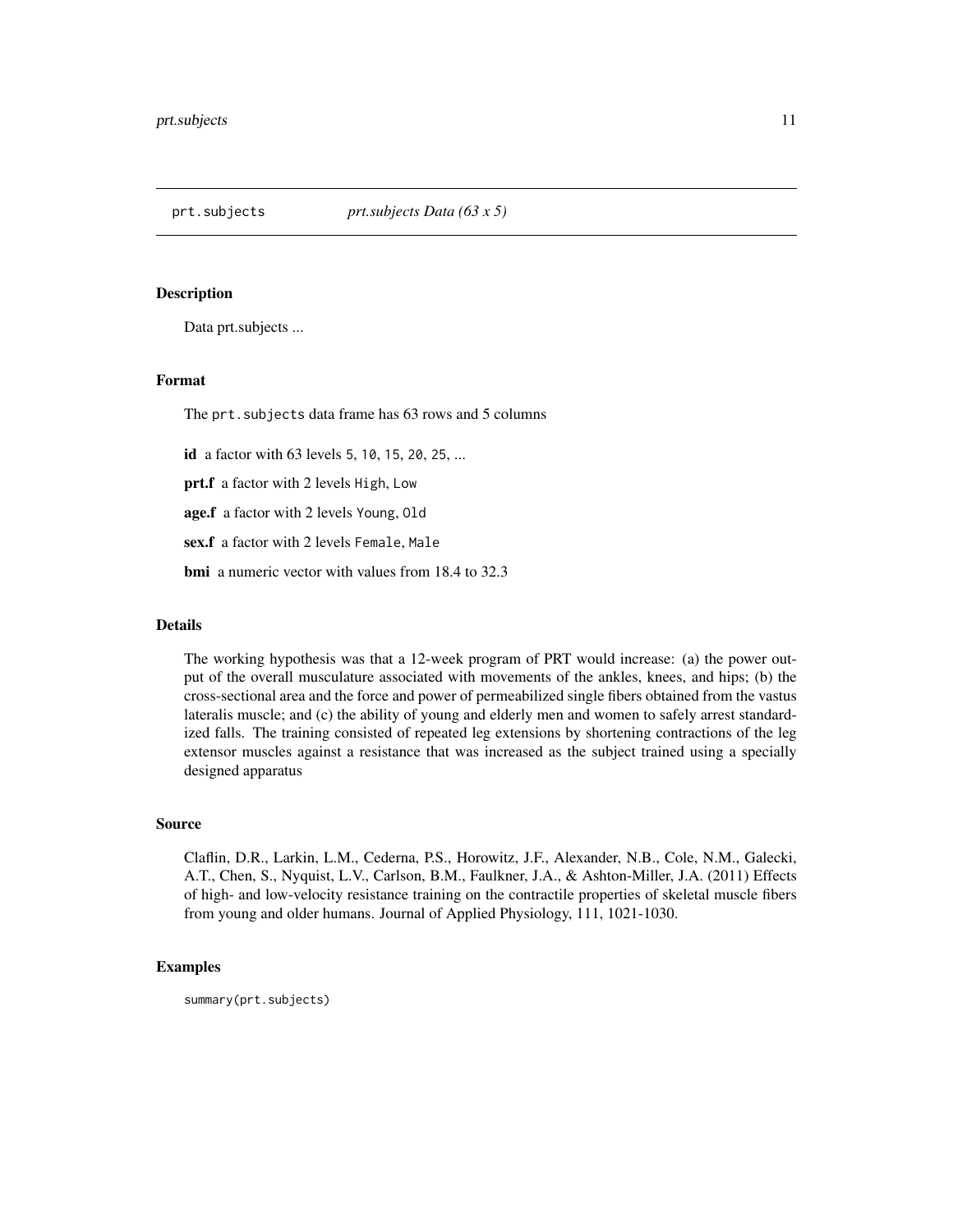This function is generic; method functions can be written to handle specific classes of objects.

# Usage

Pwr(object, ...)

#### Arguments

| object            | an object containing the results returned by a model fitting function (e.g., 1me). |
|-------------------|------------------------------------------------------------------------------------|
| $\cdot\cdot\cdot$ | some methods for this generic function may require additional arguments.           |

## Value

numeric scalar value.

#### Author(s)

Andrzej Galecki and Tomasz Burzykowski

#### See Also

[Pwr.lme](#page-11-1)

# Examples

## Not run: Pwr (fm1)

## End(Not run)

<span id="page-11-1"></span>Pwr.lme *Performs power calculations*

# Description

This is method for Pwr() generic function. It works fine for an example given in the book. It may require additional testing, especially for post-hoc power analysis

<span id="page-11-0"></span>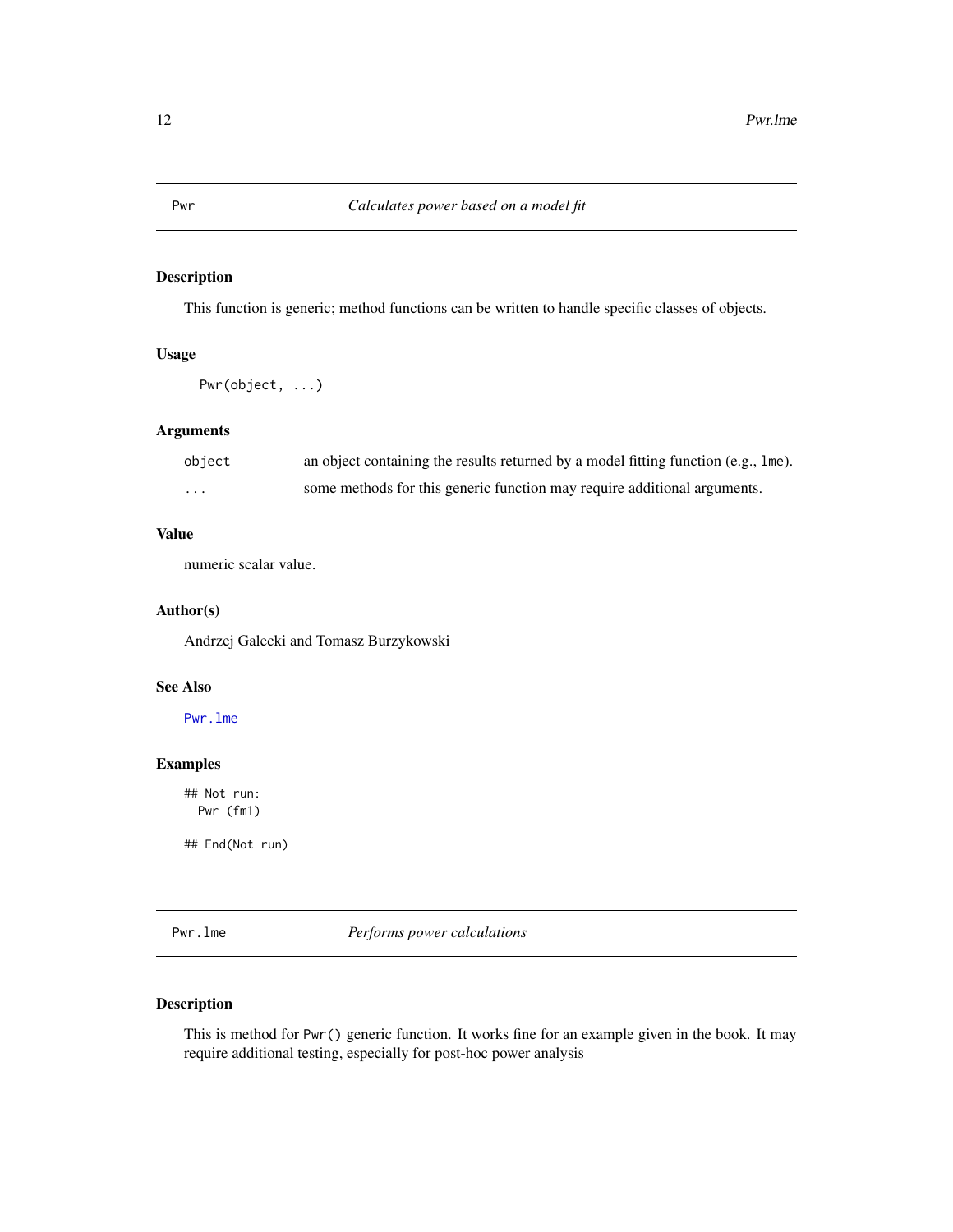#### <span id="page-12-0"></span>Pwr.lme 23

# Usage

```
## S3 method for class 'lme'
Pwr(object, ...,
   type = c("sequential", "marginal"), Terms, L,
   verbose = FALSE, sigma, ddf = numeric(0), alpha = 0.05,
   altB = NULL, tol = 1e-10
```
# Arguments

| object   | an object containing lme fit, which provides information needed for power cal-<br>culations                                                                                               |
|----------|-------------------------------------------------------------------------------------------------------------------------------------------------------------------------------------------|
| $\cdots$ | some additional arguments may be required.                                                                                                                                                |
| type     | an optional character string specifying the type of sum of squares to be used in<br>F-tests needed for power calculations. Syntax is the same as for anova. lme()<br>in nlme package.     |
| Terms    | an optional integer or character vector specifying which terms in the model<br>should be jointly tested to be zero using a Wald F-test. See anova. Ime in nlme<br>package for details.    |
| L        | an optional numeric vector or array specifying linear combinations of the coef-<br>ficients in the model that should be tested to be zero. See anova. The in n1me<br>package for details. |
| verbose  | an optional logical value. See anova. Ime in nlme package for details.                                                                                                                    |
| sigma    | numeric scalar value.                                                                                                                                                                     |
| ddf      | numeric scalar value. Argument can be used to redefine default number of de-<br>nominator degrees of freedom                                                                              |
| alpha    | numeric scalar value. By default 0.05.                                                                                                                                                    |
| altB     | matrix/vector containing alternative values for beta parameters                                                                                                                           |
| tol      | numeric scalar value.                                                                                                                                                                     |

# Value

a data frame inheriting from class Pwr.lme

# Author(s)

Andrzej Galecki and Tomasz Burzykowski

#### See Also

[anova.lme](#page-0-0)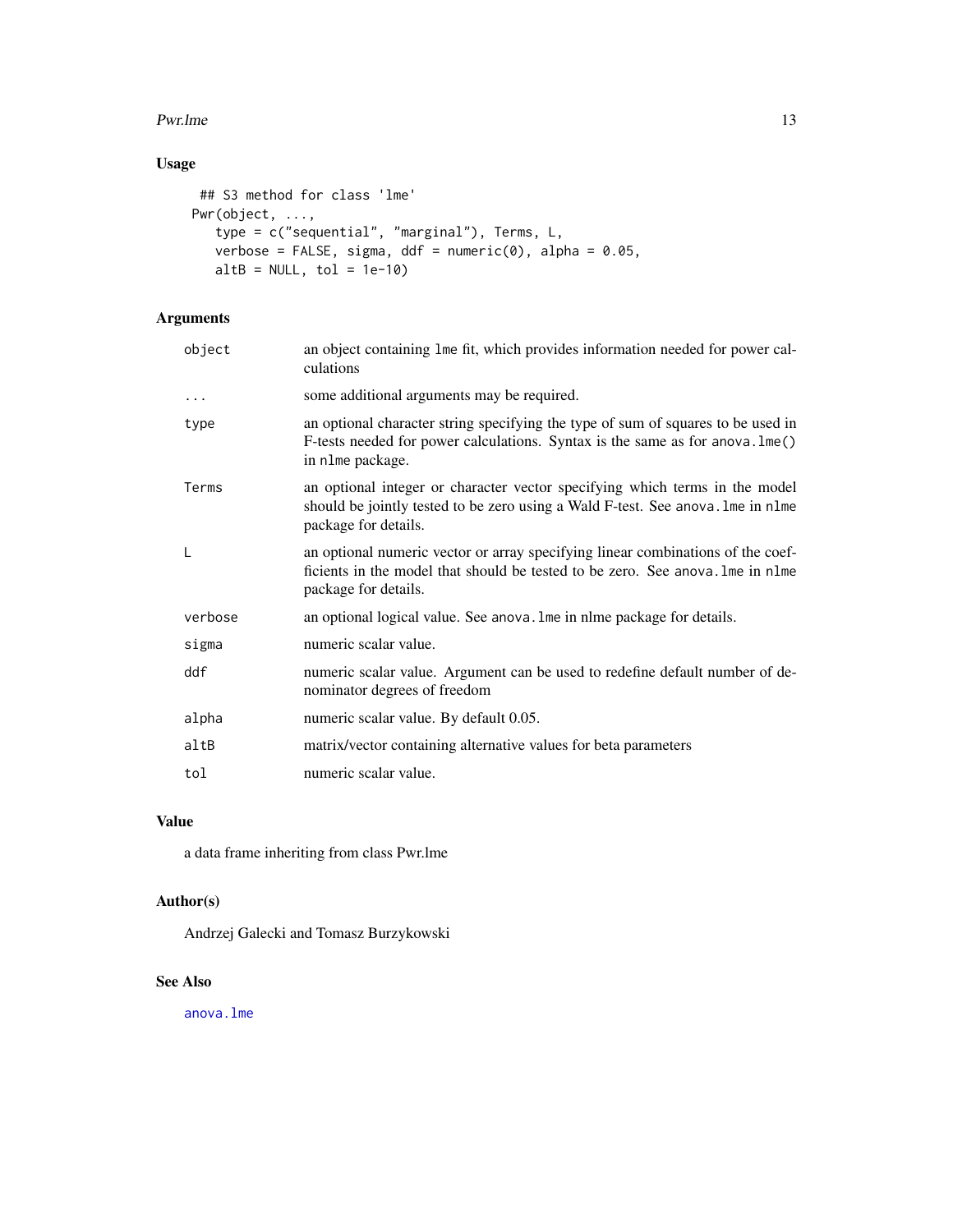<span id="page-13-0"></span>

Default call of the function without arguments, prints a list of available scripts.

# Usage

```
runScript(script = NA, package = "nlmeU",
 subdir = "scriptsR2.15.0", echo = TRUE)
```
# Arguments

| script  | character string containing name of the script to be executed. By default is set<br>to NA. |
|---------|--------------------------------------------------------------------------------------------|
| package | character string containing package name. By default nlmeU.                                |
| subdir  | subdirectory containing scripts. By default: scripts R15.0.                                |
| echo    | logical. Used by source function. By default set to TRUE.                                  |

### Value

Script is executed and results are printed.

#### Author(s)

Andrzej Galecki and Tomasz Burzykowski

#### Examples

runScript()

sigma *Extract scale parameter sigma from a model fit*

# Description

This function is generic; method functions can be written to handle specific classes of objects.

#### Usage

sigma(object, ...)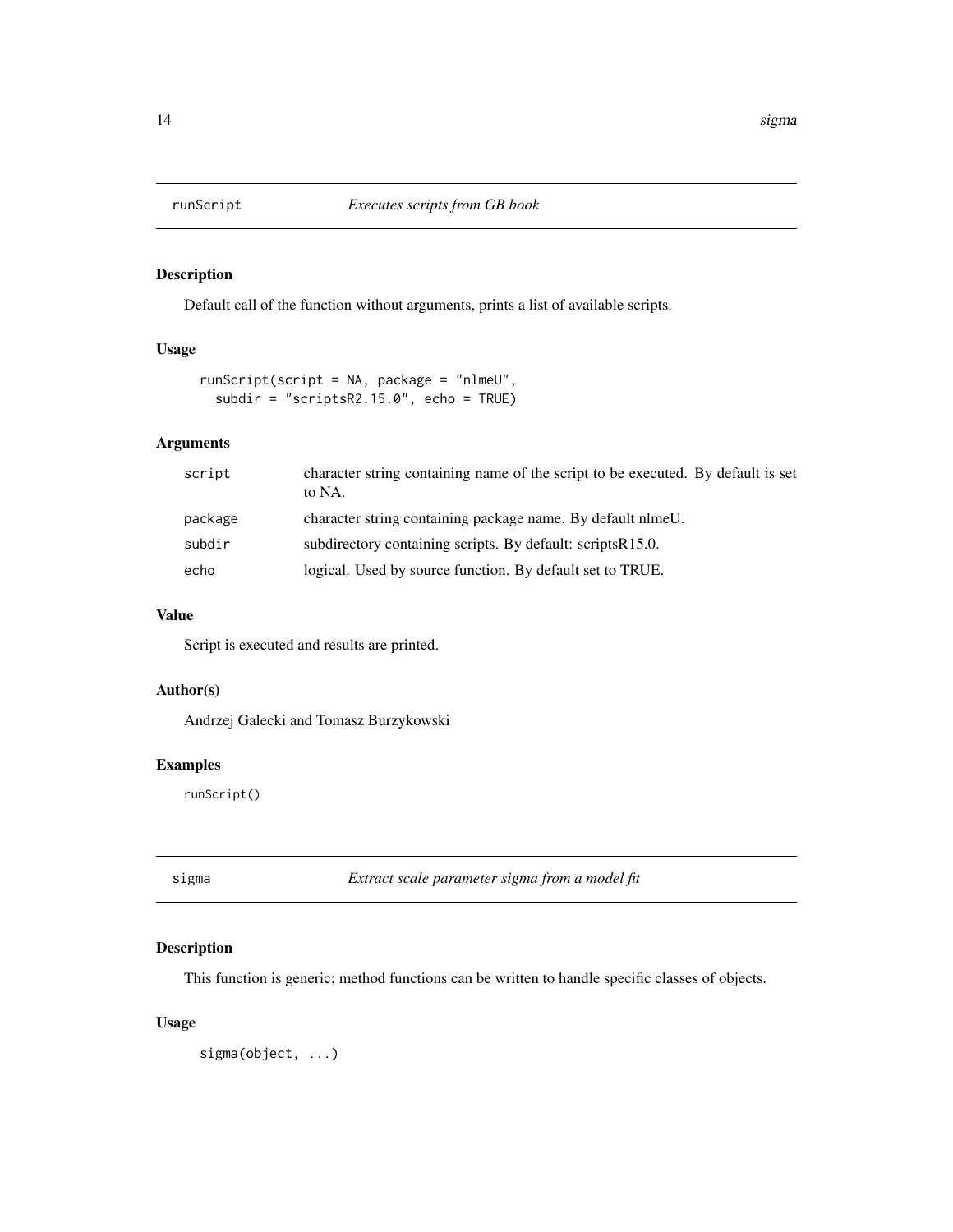#### <span id="page-14-0"></span>SIIdata 15

#### Arguments

| object | an object for which scale parameter can be extracted.                    |
|--------|--------------------------------------------------------------------------|
| .      | some methods for this generic function may require additional arguments. |

#### Value

numeric scalar value.

# Author(s)

Andrzej Galecki and Tomasz Burzykowski

#### Examples

## sigma (fm1)

SIIdata *SIIdata Data (1190 x 12)*

#### **Description**

Data from Study of Instructional Improvement Project

#### Format

The SIIdata data frame has 1190 rows and 12 columns. The dataset includes results for 1190 first grade pupils sampled from 312 classrooms in 107 schools.

sex a factor with 2 levels M, F,i.e. males and females, resepectively

- minority a factor with 2 levels Mnrt=No, Mnrt=Yes. An indicator variable for the minority status
- mathkind an integer vector with values from 290 to 629. This is pupil's math score in the spring of the kindergarten year
- mathgain an integer vector with values from -110 to 253. Number represents pupil's gain in the math achievement score from the spring of kindergarten to the spring of first grade

ses a numeric vector with values from -1.61 to 3.21. Value represents socioeconomical status

- yearstea a numeric vector with values from 0 to 40. It is number of years of teacher's experience in teaching in the first grade
- mathknow a numeric vector with values from -2.5 to 2.61. Number represents teacher's knowledge of the first-grade math contents (higher values indicate a higher knowledge of the contents)
- housepov a numeric vector containing proportion of households in the nneighborhood of the school below the poverty level with values ranging from 0.012 to 0.564
- mathprep a numeric vector with values from 1 to 6. Contains the number of preparatory courses on the first-grade math contents and methods followed by the teacher.

classid a factor with 312 levels 1, 2, 3, 4, 5, ..., 312. Classroom's id

schoolid a factor with 107 levels 1, 2, 3, 4, 5, ..., 107. School's id

childid a factor with 1190 levels 1, 2, 3, 4, 5, ..., 1190. Pupil's id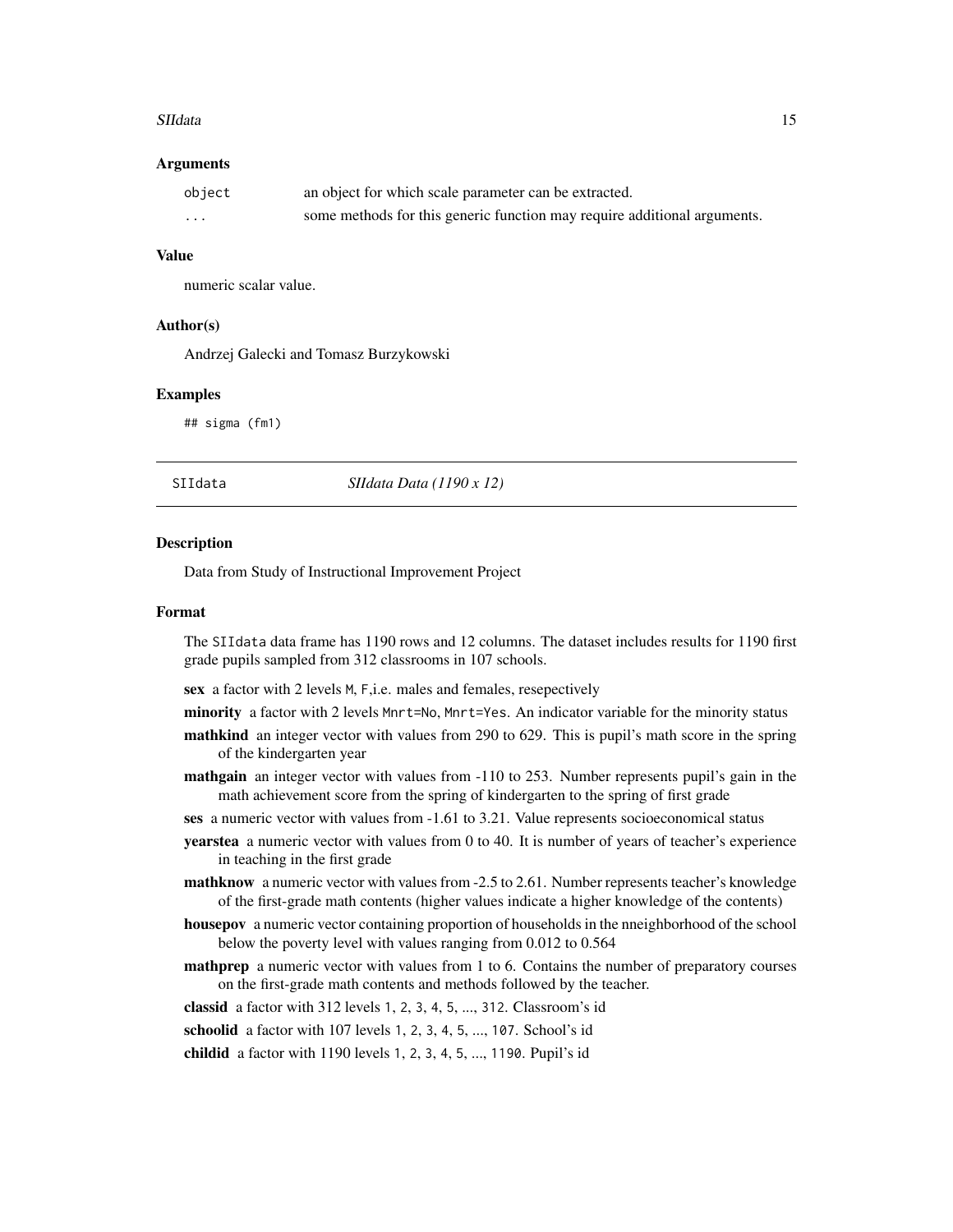### <span id="page-15-0"></span>Details

The SII Project was carried out to assess the math achievement scores of first- and third-grade pupils in randomly selected classrooms from a national US sample of elementary schools (Hill et al, 2005). Data were also analyzed in West et al, 2007. The outcome of interest is mathgain variable. Data were created based on classroom data from WWGbook package

#### Source

Hill, H., Rowan, B., and Ball, D. (2005). Effect of teachers mathematical knowledge for teaching on student achievement. American Educational Research Journal, 42, 371-406.

West, B. T.,Welch, K. B., and Galecki, A. T. (2007). Linear Mixed Models: A Practical Guide Using Statistical Software. Chapman and Hall/CRC.

#### Examples

summary(SIIdata)

simulateY *Simulates values of the dependent variable based on a model fit*

#### Description

This function is generic; method functions can be written to handle specific classes of objects.

#### Usage

```
simulateY(object, nsim = 1, seed = NULL, ...,verbose = FALSE, sigma)
```
#### Arguments

| object  | an object with a model fit for which dependent variable is to be simulated.                          |
|---------|------------------------------------------------------------------------------------------------------|
| nsim    | number of simulations, $nsim = 1$ by default.                                                        |
| seed    | integer scalar used to initiate random numbers generator.                                            |
| .       | some methods for this generic function may require additional arguments.                             |
| verbose | logical. If TRUE basic information about arguments is provided. By default set<br>to FALSE.          |
| sigma   | numeric scalar. Allows to perform simulations employing alternative value of<br>the scale parameter. |

#### Value

numeric matrix. Number of columns determined by nsim argument.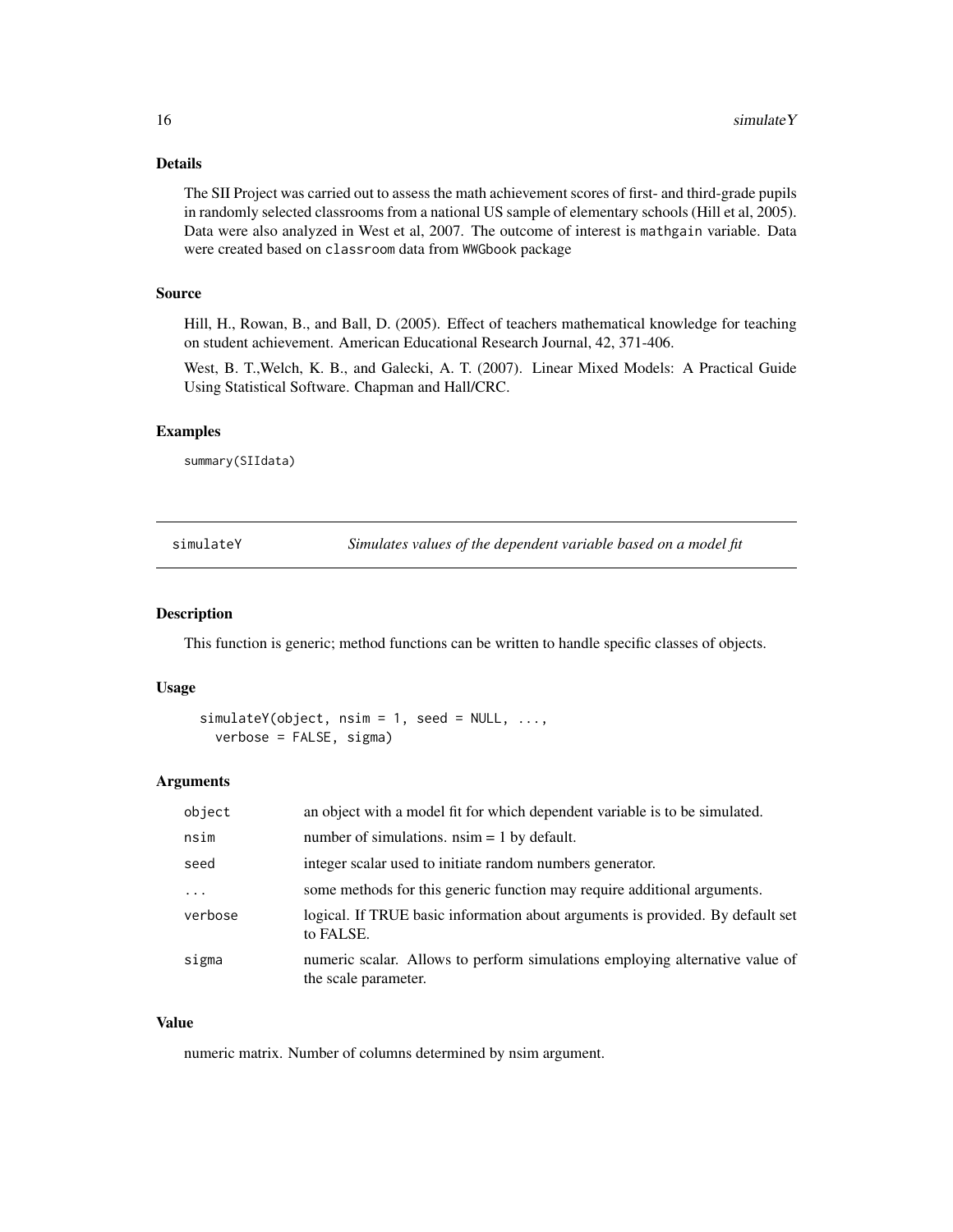# simulate Y 17

# Author(s)

Andrzej Galecki and Tomasz Burzykowski

# Examples

## simulateY (fm1)